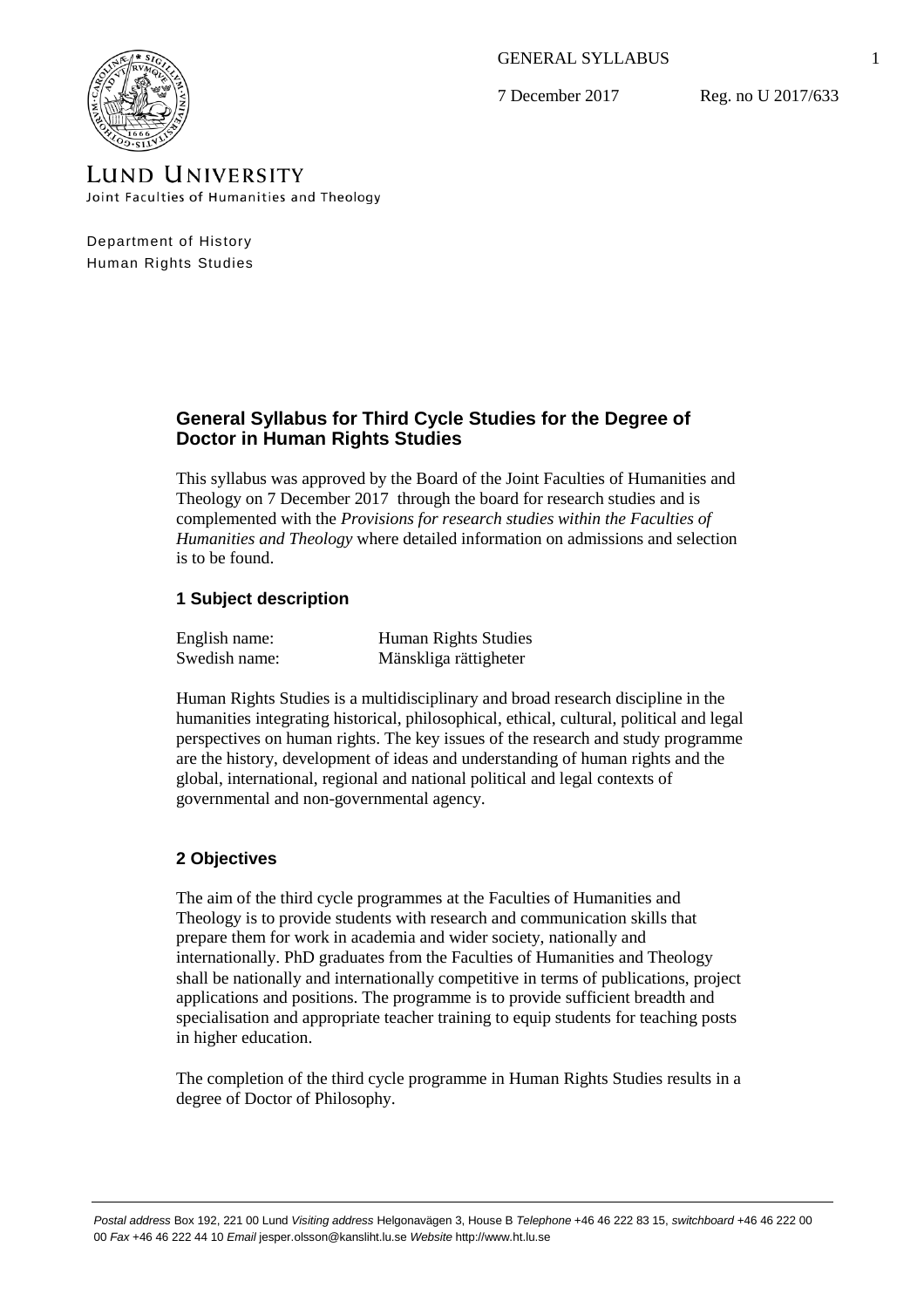## Outcomes for a degree of Doctor in accordance with the Higher Education Ordinance, Annex 2, Qualifications Ordinance:

#### *Knowledge and understanding*

For the degree of Doctor the third-cycle student shall

– demonstrate broad knowledge and systematic understanding of theresearch field as well as advanced and up-to-date specialised knowledge in a limited area of this field, and

– demonstrate familiarity with research methodology in general andthe methods of the specific field of research in particular.

#### *Competence and skills*

For the degree of Doctor the third-cycle student shall – demonstrate the capacity for scholarlyanalysis and synthesis as well to review and assess new and complex phenomena, issues and situations autonomously and critically

– demonstrate the ability to identify and formulate issues with scholarly precision critically, autonomously and creatively, and to plan and use appropriate methods to undertake research and other qualified tasks within predetermined time frames and to review and evaluate such work – demonstrate through a dissertation the ability to make a significant contribution to the formation of knowledge through his or her own research – demonstrate the ability in both national and international contexts to present and discuss research and research findings authoritatively in speech and writing and in dialogue with the academic community and society in general – demonstrate the ability to identify the need for further knowledge, and – demonstrate the capacity to contribute to social development and support the learning of others both through research and education and in some other qualified professional capacity.

#### *Judgement and approach*

For the degree of Doctor the third-cycle student shall

– demonstrate intellectual autonomy and disciplinary rectitude as well as the ability to make assessments of research ethics, and

– demonstrate specialised insight into the possibilities and limitations of research, its role in society and the responsibility of the individual for how it is used.

Outcomes for a degree of Doctor in Human Rights Studies:

#### *Knowledge and understanding*

For the degree of Doctor in Human Rights Studies, the third-cycle student shall have acquired

- □ broad knowledge of Human Rights Studies as a multidisciplinary research area
- $\Box$  broad knowledge of how human rights are regulated and implemented at the international, regional and national levels
- $\Box$  specialised knowledge and understanding of predominant theories within the multidisciplinary research of Human Rights Studies

### *Competence and skills*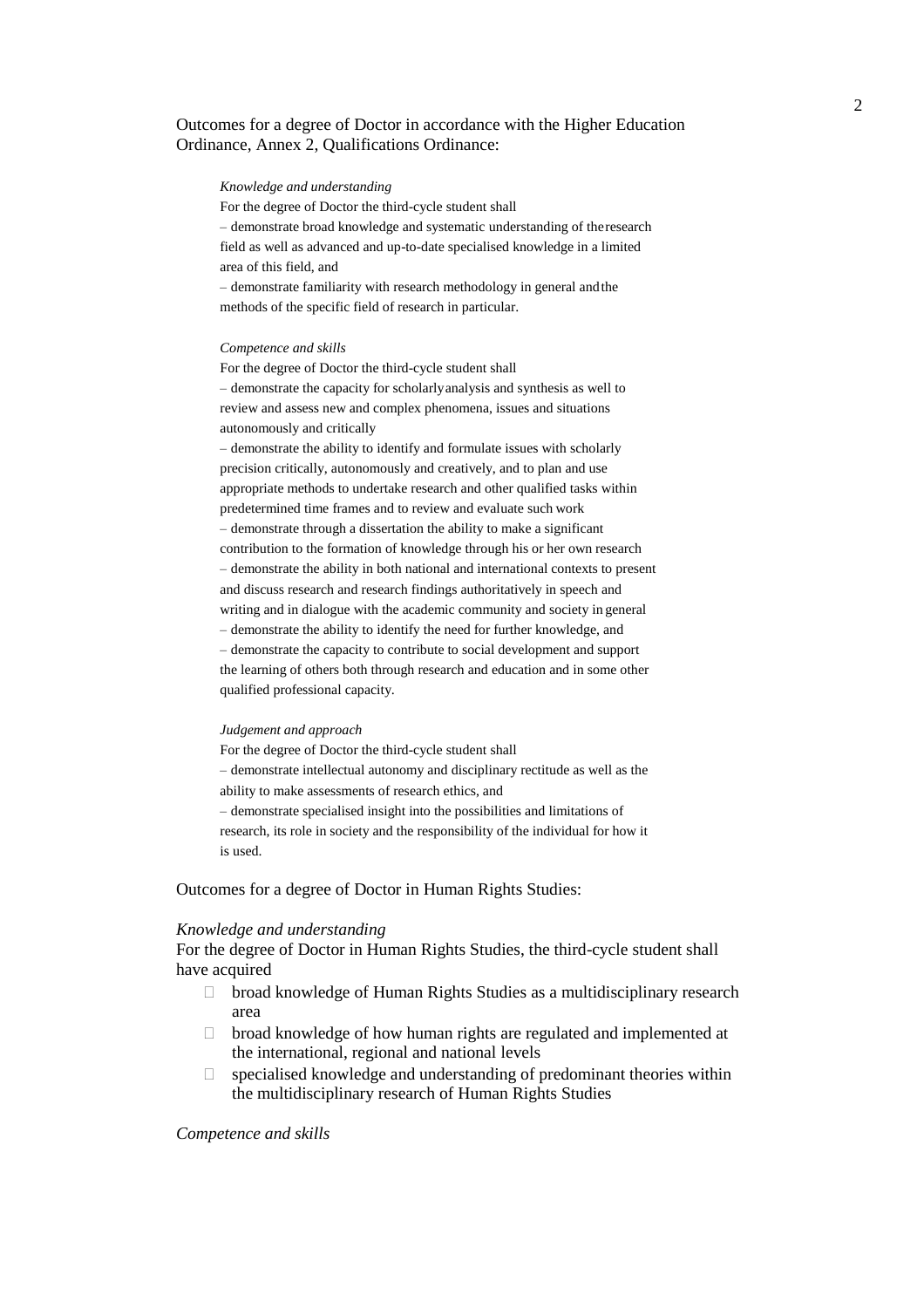For the degree of Doctor in Human Rights Studies, the third-cycle student shall have acquired

- the ability to analyse the relationship between governmental and nongovernmental rights agents and their role in international and national politics
- the ability to conceptually analyse phenomena of relevance to rights
- the ability to write in different scholarly genres

### *Judgement and approach*

For the degree of Doctor in Human Rights Studies, the third-cycle student shall have acquired

- the ability to independently take a position on how human rights feature and are used politically in the writing of history
- the ability to independently and critically reflect on the political, legal and ethical role of human rights in history and the present

# **3 Admission requirements**

Pursuant to the Higher Education Ordinance, Chapter 7 Section 35, the requirements for admission to third-cycle studies are as follows:

The requirements for admission to third-cycle courses and study programmes are that the applicant:

1. meets the general and specific entry requirements that the higher education institution may have laid down, and

2. is considered in other respects to have the ability required to benefit from the course or study programme.

For admission to third-cycle studies at the Faculties of Humanities and Theology, it is always the applicant's responsibility to document his or her eligibility at the deadline for applications.

### **3.1 General admission requirements**

Pursuant to the Higher Education Ordinance, Chapter 7 Section 39, the general requirements for admission to third-cycle studies are as follows:

A person meets the general entry requirements for third-cycle courses and study programmes if he or she:

1. has been awarded a second-cycle qualification

2. has satisfied the requirements for courses comprising at least 240 credits of

which at least 60 credits were awarded in the second-cycle, or

3. has acquired substantially equivalent knowledge in some other way in Sweden or abroad.

The higher education institution may permit an exemption from the general entry requirements for an individual applicant, if there are special grounds.

Second-cycle courses and papers (see Specific admission requirements below) must be categorised as such in the relevant course syllabus.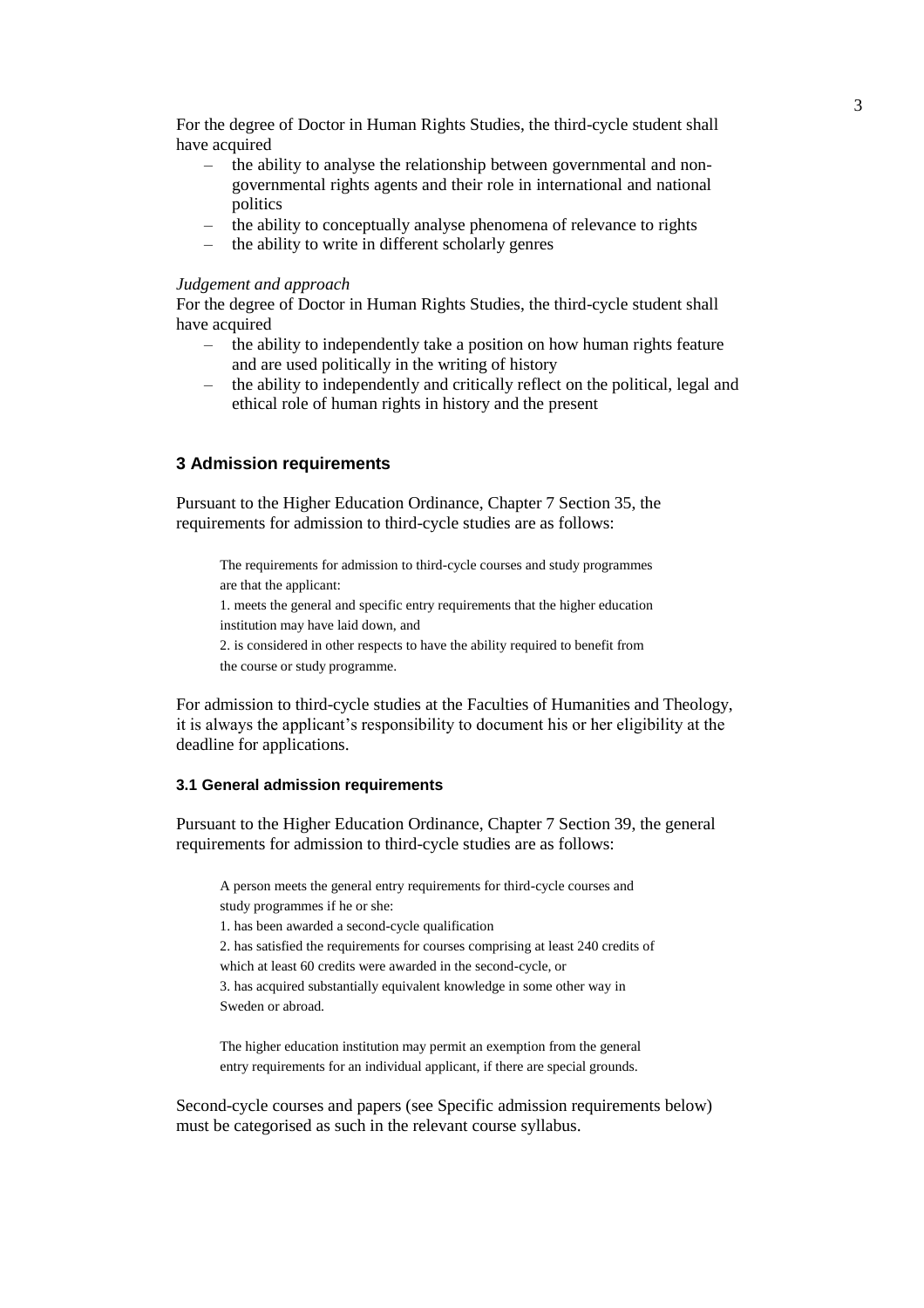At the Faculties of Humanities and Theology, the second cycle is defined in accordance with the Higher Education Act Chapter 1 Section 9:

Second-cycle courses and study programmes shall be based fundamentally on the knowledge acquired by students during first-cycle courses and study programmes, or its equivalent.

Second-cycle courses and study programmes shall involve the acquisition of specialist knowledge, competence and skills in relation to first-cycle courses and study programmes, and in addition to the requirements for first-cycle courses and study programmes shall:

- further develop the ability of students to integrate and make autonomous use of their knowledge

- develop the students' ability to deal with complex phenomena, issues and situations, and

- develop the students' potential for professional activities that demand considerable autonomy, or for research and development work. Ordinance (2006:173).

Assessment of equivalent knowledge (point 3) will normally only be made when the applicant's qualifications are from an educational system in which the above definition of 'second cycle' is not applicable.

Transitional provision to Ordinance 2006:1053:

Those who meet the general admission requirements for doctoral programmes before 1 July 2007 will also be considered to meet the general admission requirements for third-cycle courses and study programmes until the end of June 2015.

### **3.2 Specific admission requirements**

A person meets the specific admission requirements for third-cycle courses and study programmes in Human Rights Studies if he or she

- has 120 credits in Human Rights Studies or a subject of clear relevance to Human Rights Studies
- has passed a degree project in Human Rights Studies comprising at least 15 second-cycle credits

A person who by virtue of education in Sweden or abroad has acquired equivalent knowledge also meets the specific admission requirements.

Transitional provision in the Faculties' provisions for research studies:

Those who meet the specific admission requirements for doctoral programmes before 1 July 2007 will also be considered to meet the specific admission requirements for third-cycle courses and study programmes until the end of June 2015.

#### **3.3. Credit transfer**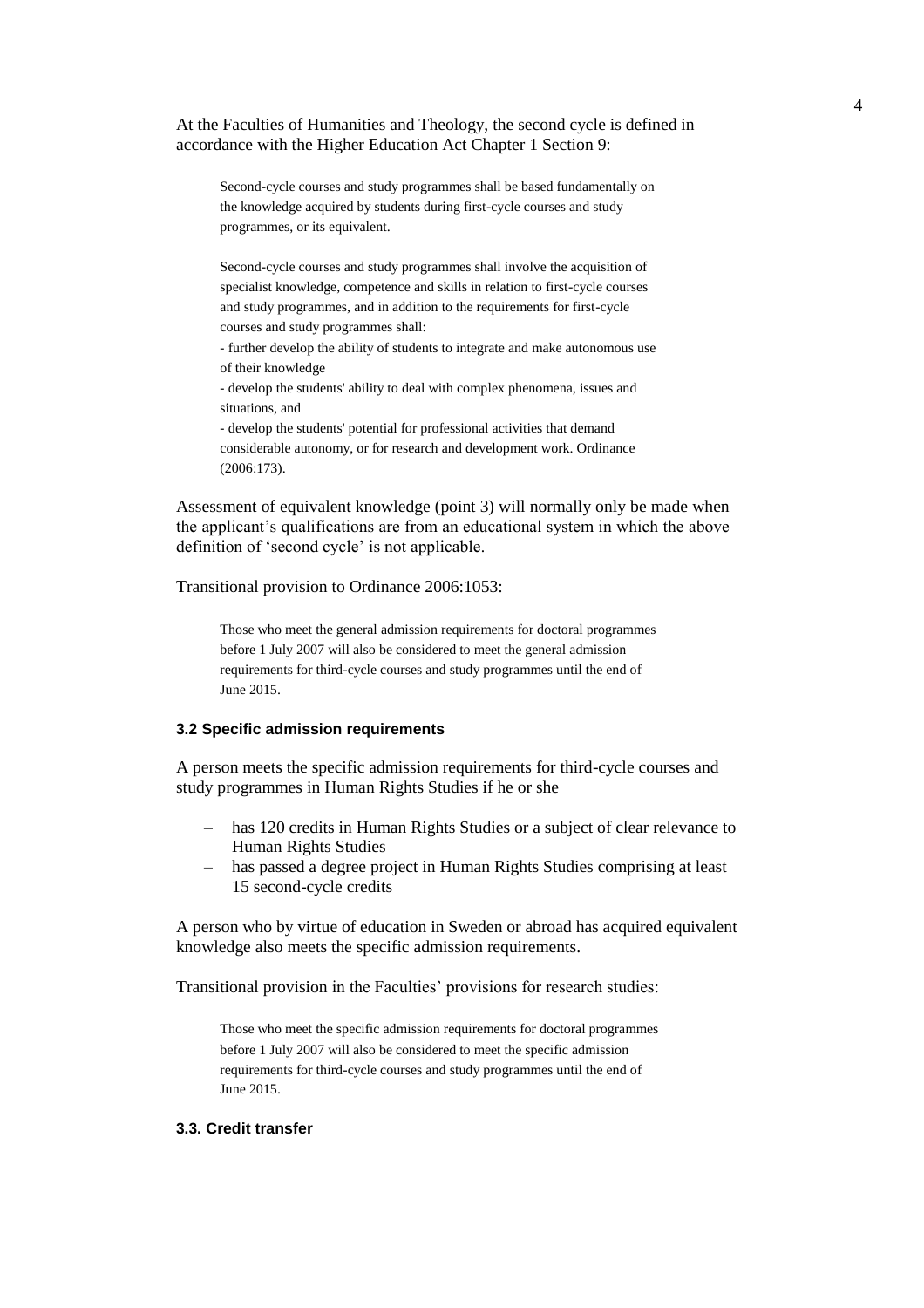#### The Higher Education Ordinance, Chapter 6:

#### *Credit transfer*

Section 6 If a student at a higher education institution in Sweden has successfully completed a higher education course or study programme, she or he is entitled to transfer the credits awarded for a course or study programme at another higher education institution. This does not apply, however, if there is a substantial difference between these courses or study programmes.

The same applies for students who have successfully completed a course or study programme:

1. at a university or higher education institution in Denmark, Finland, Iceland or Norway or a signatory to the Council of Europe's Convention of 11 April 1997 on the Recognition of Qualifications concerning Higher Education in the European Region (Swedish Treaty Series 2001:46), or

2. at Nordiska högskolan för folkhälsovetenskap (NHV – The Nordic School of Public Health). Ordinance (2006:1053).

Section 7 A student is entitled to transfer credits from a course or study programme other than that laid down in Section 6 if the nature and extent of the knowledge and skills cited by the student are such that they correspond on the whole to the course or study programme for which the credits are to be recognised. A student may also be given credit for corresponding knowledge and skills acquired in a vocational or professional capacity. Ordinance (2006:1053).

Section 8 The higher education institution shall assess whether credits can be awarded for the prior course or study programme or professional or vocational experience.

Credits may only be awarded to those who are students unless otherwise provided by statute or ordinance. Ordinance (2010:1064).

At the Faculties of Humanities and Theology, students must apply for credit transfer. The application will only be considered if it is submitted together with an application for admission to third-cycle studies. A decision on credit transfer is taken in conjunction with a decision on admission. Credit transfer normally affects the length of the doctoral studentship awarded in the decision on admission. In conjunction with a proposed decision, the relevant department is to propose the length of the doctoral studentship and any credit transfer.

#### **3.4. Selection**

The Higher Education Ordinance, Chapter 7 Section 41:

In selecting between applicants who meet the requirements laid down in Sections 35 & 36 their ability to benefit from the course of study programmes shall be taken into account.

The higher education institution determines which assessment criteria shall be used in determining the ability to benefit from the courses and study programmes.

However, the fact that an applicant is considered able to transfer credits from prior courses and study programmes or for professional or vocational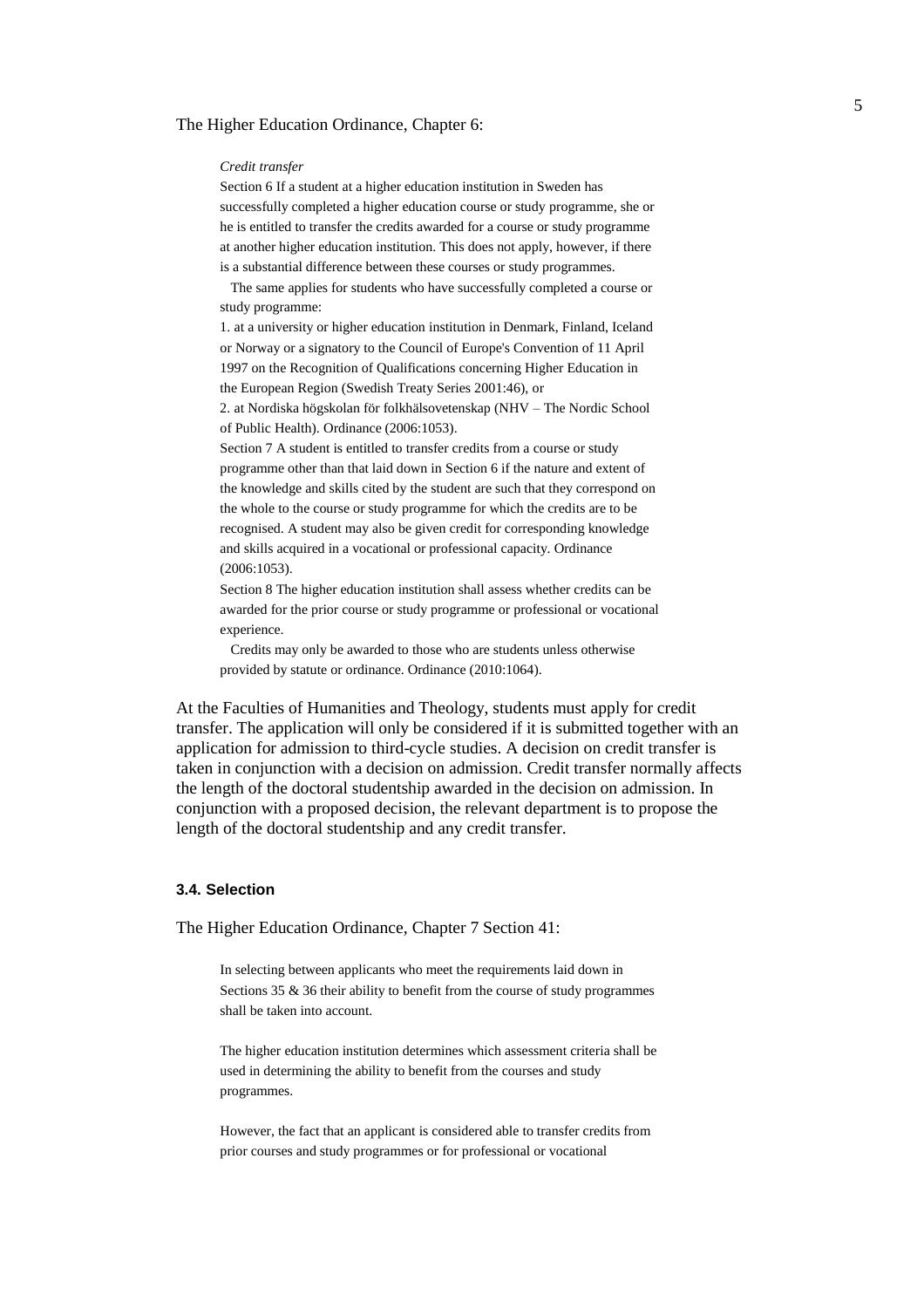experience may not alone give the applicant priority over other applicants. Ordinance (2010:1064).

The Faculties of Humanities and Theology will assess the applicant's ability to benefit from the programme against the criteria of quality, quantity, development and relevance.

# **4 The programme for a degree of Doctor**

Third-cycle studies comprise four years of full-time study (240 credits). Part-time studies (at least 50%) may be pursued but must be completed within eight years.

# **4.1 Programme design**

The programme comprises 240 credits, made up of courses comprising 60 credits and an academic thesis (PhD thesis) comprising 180 credits. Teaching is in the form of courses and seminars, and supervision of the thesis work.

For a degree of Doctor the research student must have successfully completed all examinations in the programme and the PhD thesis.

#### **4.2 Supervision**

At least two supervisors shall be appointed for each doctoral student. One of them shall be nominated as the principal supervisor. The principal supervisor must have the qualifications of a reader and be employed at Lund University. The assistant supervisor must have a PhD degree. The supervisors must have completed supervisor training or be judged by the faculty board to have corresponding qualifications.

The individual study plan must specify the duties and responsibilities of each of the supervisors. Supervision comprises both help with the orientation of studies and thesis work and support throughout the studies. Doctoral students are entitled to supervision comprising 200 working hours distributed across the four-year study period. The hours are to include the supervisor's preparation for supervision (such as reading of thesis drafts), the supervision sessions and the overall planning of the programme, for example with regard to the individual study plan. However, tuition and assessment of the student in the context of third-cycle courses are not to be included in the hours for supervision. The extent of supervision will vary throughout the programme and is to be detailed in the individual study plan and specified in the supervisors' duties plans.

The Higher Education Ordinance, Chapter 6 Section 28:

A doctoral student who so requests shall be allowed to change supervisor.

## **4.3 Individual study plan**

The Higher Education Ordinance, Chapter 6 Section 29:

An individual study plan shall be drawn up for each doctoral student. This plan shall contain the undertakings made by the doctoral student and the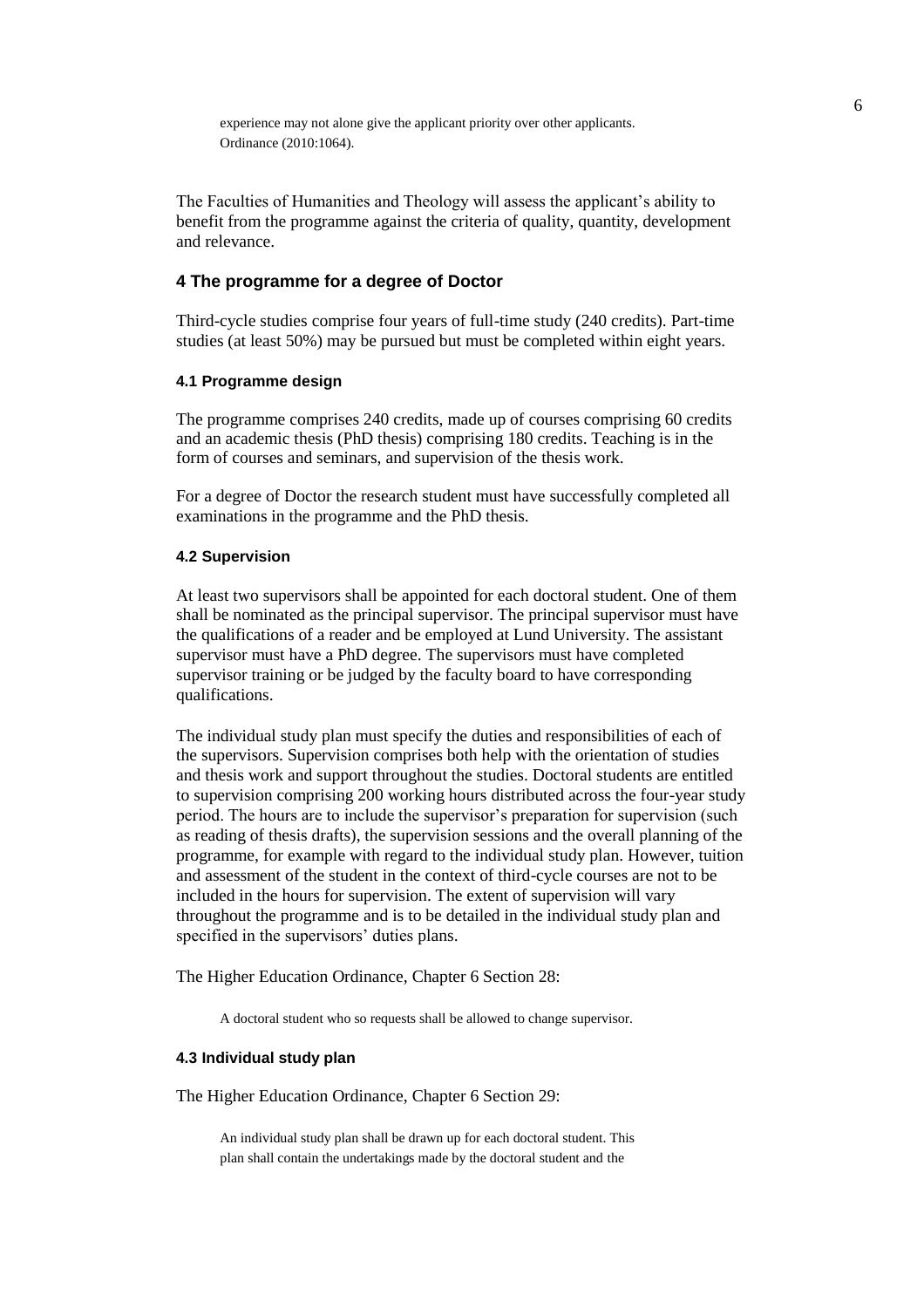higher education institution and a timetable for the doctoral student's study programme. The plan shall be adopted after consultation with the doctoral student and his or her supervisors.

The individual study plan shall be reviewed regularly and amended by the higher education institution to the extent required after consultation with the doctoral student and his or her supervisors. The period of study may only be extended if there are special grounds for doing so. Such grounds may comprise leave of absence because of illness, leave of absence for service in the defence forces or an elected position in a trade union or student organisation, or parental leave.

The Faculties of Humanities and Theology have decided to adopt a digital tool for individual study plans. Annually, the study plan is to be printed and signed once a year by the doctoral student, principal supervisor, head of department and pro dean. Please see instructions appended to the tool.

The obligations of the doctoral student are specified in the Higher Education Ordinance, Chapter 6 Section 30.

### **4.4 Courses and seminars**

The courses that can be included in the programme may be courses offered by the home department or by other departments at or outside Lund University. The Faculties of Humanities and Theology provide a compulsory introduction course of 7.5 credits.

Regulations for third-cycle education at Lund University, section 9:

All doctoral students shall be offered training in teaching and learning in higher education of at least two weeks. Doctoral students who teach in the first or second cycle shall have completed introductory training of at least two weeks or acquired equivalent knowledge in another way.

The faculty board shall decide whether training in higher education teaching and learning shall take the form of an examined component of the programme or form part of the doctoral student's departmental duties.

At the Faculties of Humanities and Theology, the training in higher education teaching and learning is included as a compulsory two-week component of the programme, amounting to 3 credits.

Core course in Human Rights Studies comprising 52.5 credits including compulsory modules of 15 credits:

Module 1. *Human Rights as a Research Area: Key Theories and Concepts*, 7.5 credits. The module deals with basic and key theories of the area and provides an overview of the conceptual history.

Module 2. Human Rights as a Legal Phenomenon, 7.5 credits. The module deals with the regulation and implementation of human rights in international and national law on the basis of legal theory.